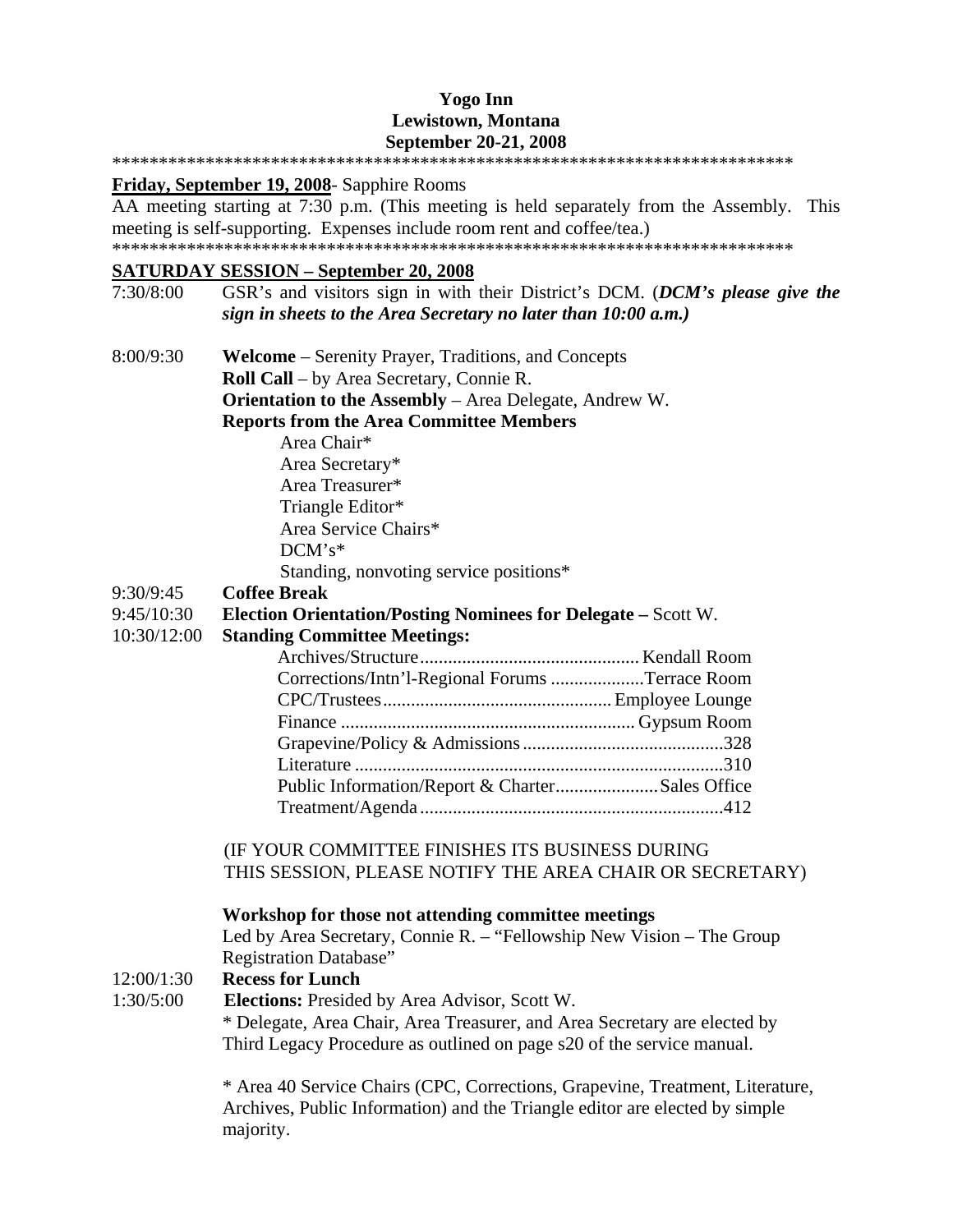(If elections are completed before 5:00 pm, we will proceed with Floor Assembly.)

#### 5:00/7:00 **Recess for Dinner**

### 7:00/8:15 **Floor Assembly / Committee Reports-Motions and Discussion**

| $\mathbf{D}$ and $\mathbf{D}$ and $\mathbf{D}$ and $\mathbf{D}$ and $\mathbf{D}$ and $\mathbf{D}$ and $\mathbf{D}$ and $\mathbf{D}$ and $\mathbf{D}$ and $\mathbf{D}$ and $\mathbf{D}$ and $\mathbf{D}$ and $\mathbf{D}$ and $\mathbf{D}$ and $\mathbf{D}$ and $\mathbf{D}$ and $\mathbf{D}$ and |  |
|--------------------------------------------------------------------------------------------------------------------------------------------------------------------------------------------------------------------------------------------------------------------------------------------------|--|

#### 8:15/8:30 **Coffee Break**

8:30/10:00 **GSR Breakout** – Led by Past Delegate Ed M.: Ask-it-basket questions and sharing **DCM Breakout** – Led by Past Delegate Maryann W.: Ask-it-basket questions and sharing

#### **SUNDAY SESSION – September 21, 2008**

| 8:00/8:30   | *Roundup Reports: Spring 2008 Helena; Fall 2008 Kalispell; Spring 2009             |  |
|-------------|------------------------------------------------------------------------------------|--|
|             | <b>Missoula</b>                                                                    |  |
|             | <i><b>*Intergroup Reports</b></i>                                                  |  |
|             | *Area Workshops Report                                                             |  |
| 8:30/9:00   | <b>Election of Area 40 Candidate for Trustee at Large – Third Legacy Procedure</b> |  |
|             | led by Area Delegate, Andrew W.                                                    |  |
| 9:00/9:30   | <b>Past Delegate Sharing – Ed M.</b>                                               |  |
| 9:30/10:00  | <b>Past Delegate Sharing – Maryann W.</b>                                          |  |
| 10:00/10:15 | <b>Coffee Break</b>                                                                |  |
| 10:15/10:45 | <b>Delegate's Report</b>                                                           |  |
| 10:45/12:00 | <b>Continue Floor Assembly / Committee Reports - Recommendations -</b>             |  |
|             | Discussion, General Sharing                                                        |  |

### *ADJOURN / DRIVE SAFELY!!!*

*\* Reports: 5-minute time limit with two written copies given to the Area Secretary.* 

### *Floor comments are requested to take no longer than 3 minutes*

*As of May 1, 2008, the Yogo Inn is a non-smoking facility including the stairs of the main entry way. Your thoughtful compliance and courtesy are appreciated.*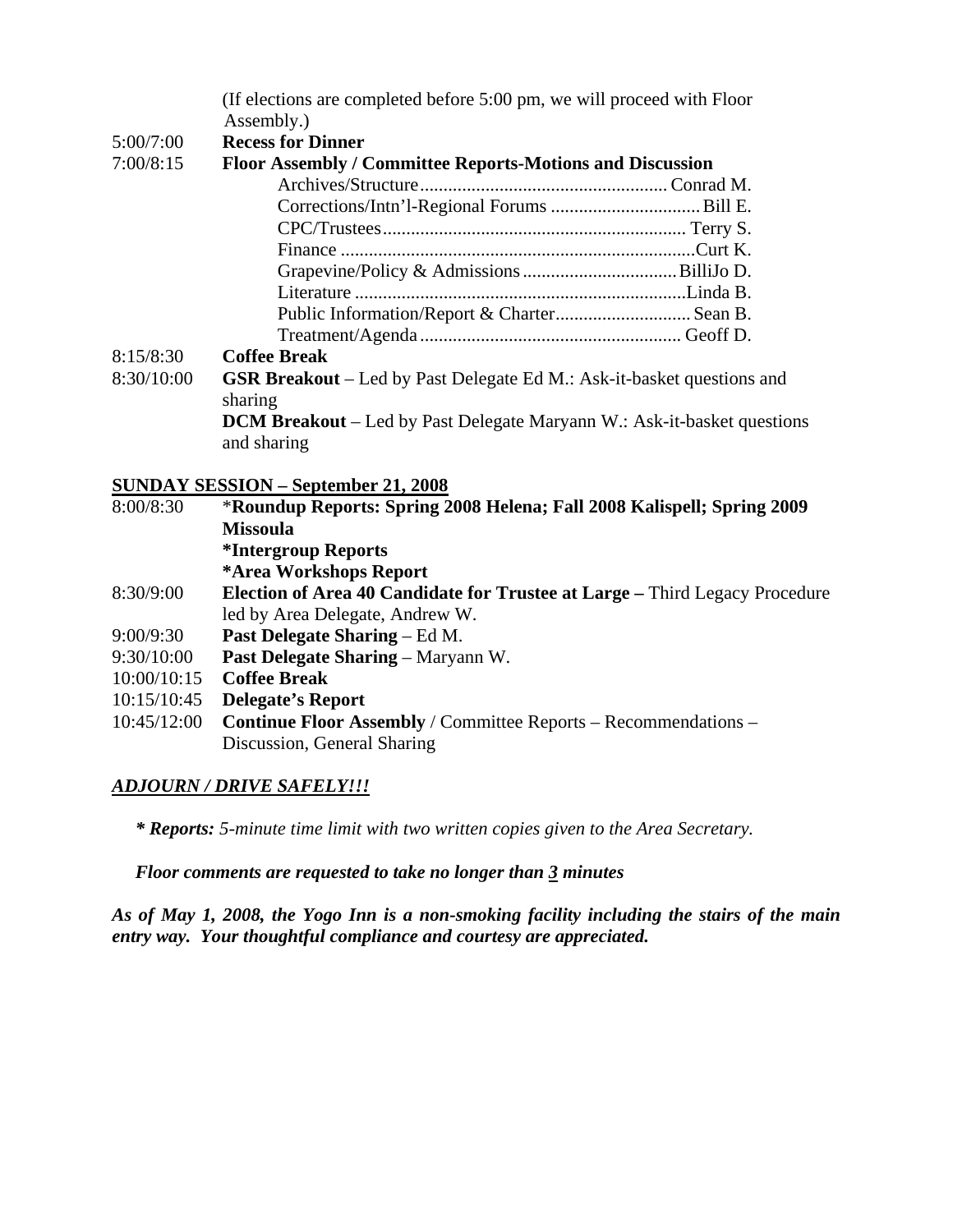The following is a list of agenda items and the Area Committees they have been assigned to for review. All items come from the General Service Conference and will be fully addressed at the General Service Conference later this month. In addition, there are Agenda Items that pertain to Area 40.

The Committee Chairs should have received a list of agenda items with, in most instances, corresponding background information sometime in August. This information is then passed on to other members of those committees for research, review and discussion, in turn providing for a well-informed *conscience/decision.* If your Group has any comments, questions, and concerns or would like copies of any background information please contact the appropriate Area Committee Chair. Your DCM has the names, phone numbers and addresses of the Area Committee or you can email them through the Area's website www.aamontana.org should you need them. (**NOTE:** the process by which items are submitted, dispersed, considered and brought to the Assembly is detailed in the *Area 40 Committee System Policies & Procedures*  manual which is available through your DCM).

Review Concepts I, II, III, X, XII and Tradition 2 for a clearer understanding of the above process.

The following Committees/Committee agenda items are listed in order of presentation.

# **Archives/Structure – Conrad M.**

#### **Archives**

A. Review Area 40's Policy and Procedure for Archives and discuss the activities of the Archives Committee during 2007-2008 Rotation.

### **Area 40 Item for Structure**

- A. Review the report from the Ad Hoc committee concerning the Pre-Assembly structure currently utilized in Area 40.
- B. Consider adopting the Ad Hoc Committee on Pre-Assemblies' recommendation as modified by the Archives/Structure Committee as Area Policy and adding a line item for Pre-Assemblies to the 2009 Area 40 Budget.
- C. Evaluate the Area 40 Workshops for usefulness and effectiveness.

### **Corrections/International Conventions-Regional Forums – Bill E.**

### **Corrections**

- A. Discuss ways to carry AA's message to alcoholics in correctional facilities within Area 40.
- B. Discuss the effectiveness of the Pink Can Program and ways to improve it.
- C. Review Area 40's Policy and Procedure for Corrections and discuss the activities of the Corrections Committee during 2007-2008 Rotation.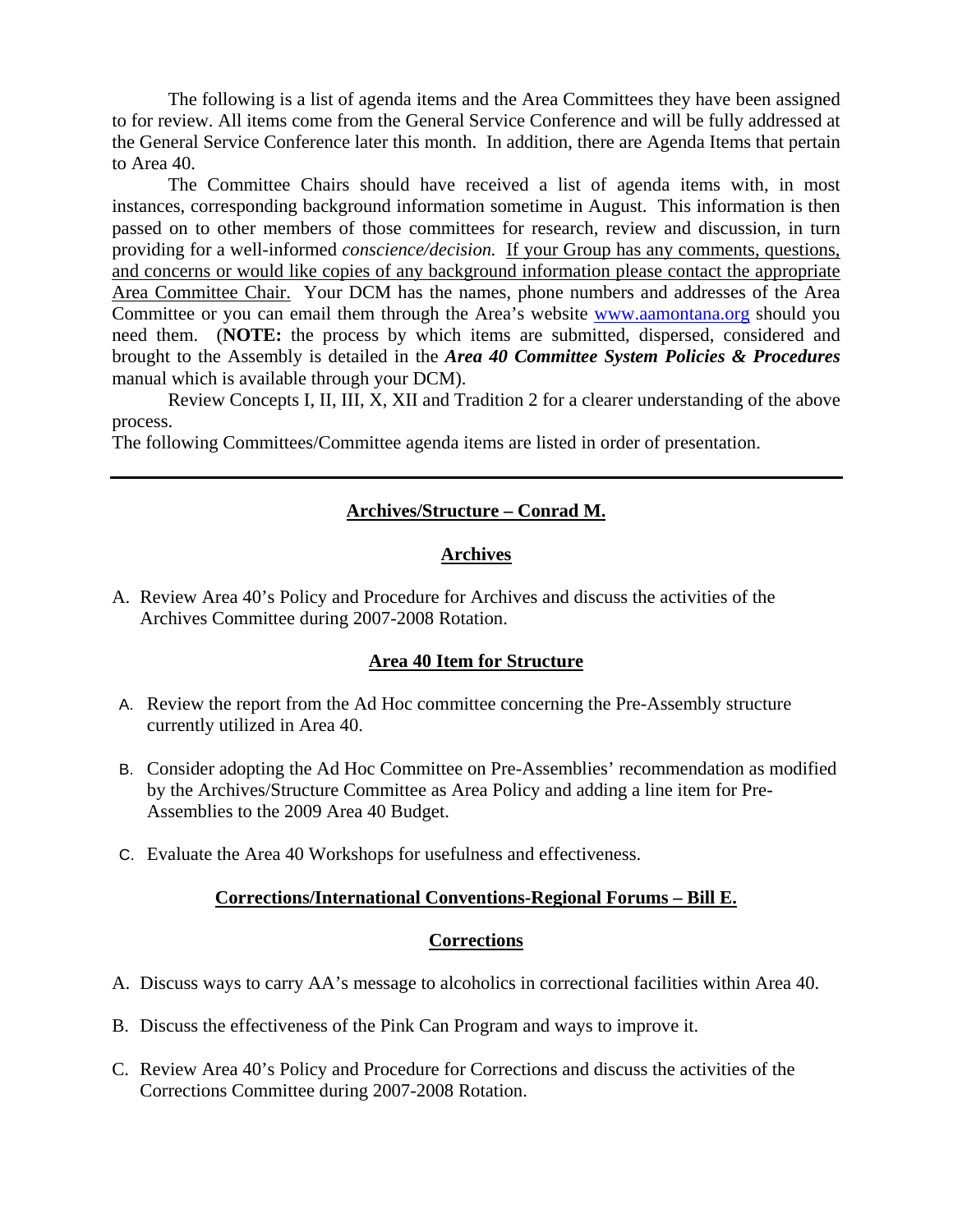#### **International Conventions-Regional Forums**

A. Discuss ways to encourage interest in Regional and Local Forums.

### **CPC/Trustees – Terry S.**

#### **CPC**

- A. Discuss ways in which A.A. can continue to be a resource to the legal/criminal justice system.
- B. Review Area 40's Policy and Procedure for CPC and discuss the activities of the CPC Committee during 2007-2008 Rotation.

#### **Trustees**

- A. Review the responsibilities for Trustee-at-Large.
- B. Discuss the process for electing a Trustee-at-Large.

#### **Finance – Curt K.**

- A. Discuss the benefits and liabilities, both spiritual and practical, of fully funding G.S.O.'s services to the fellowship through AA member and AA group contributions. Report the results of the discussion back to the Trustees Finance and Budgetary Committee.
- B. Consider the proposed 2009 Area 40 Budget.
- C. Discuss self-support.

### **Grapevine/Policy & Admissions – BilliJo D.**

#### **Grapevine**

- A. Discuss the A.A. Grapevine's legacy of self-support.
- B. Consider ways to increase awareness of the Grapevine and La Viña's roles in the Fellowship today.
- C. Review Area 40's Policy and Procedure for Grapevine and discuss the activities of the Grapevine Committee during 2007-2008 Rotation.
- D. Review Grapevine committee items discussed at the GSC.

### **Policy & Admissions**

A. Evaluate Area 40's process for providing information.